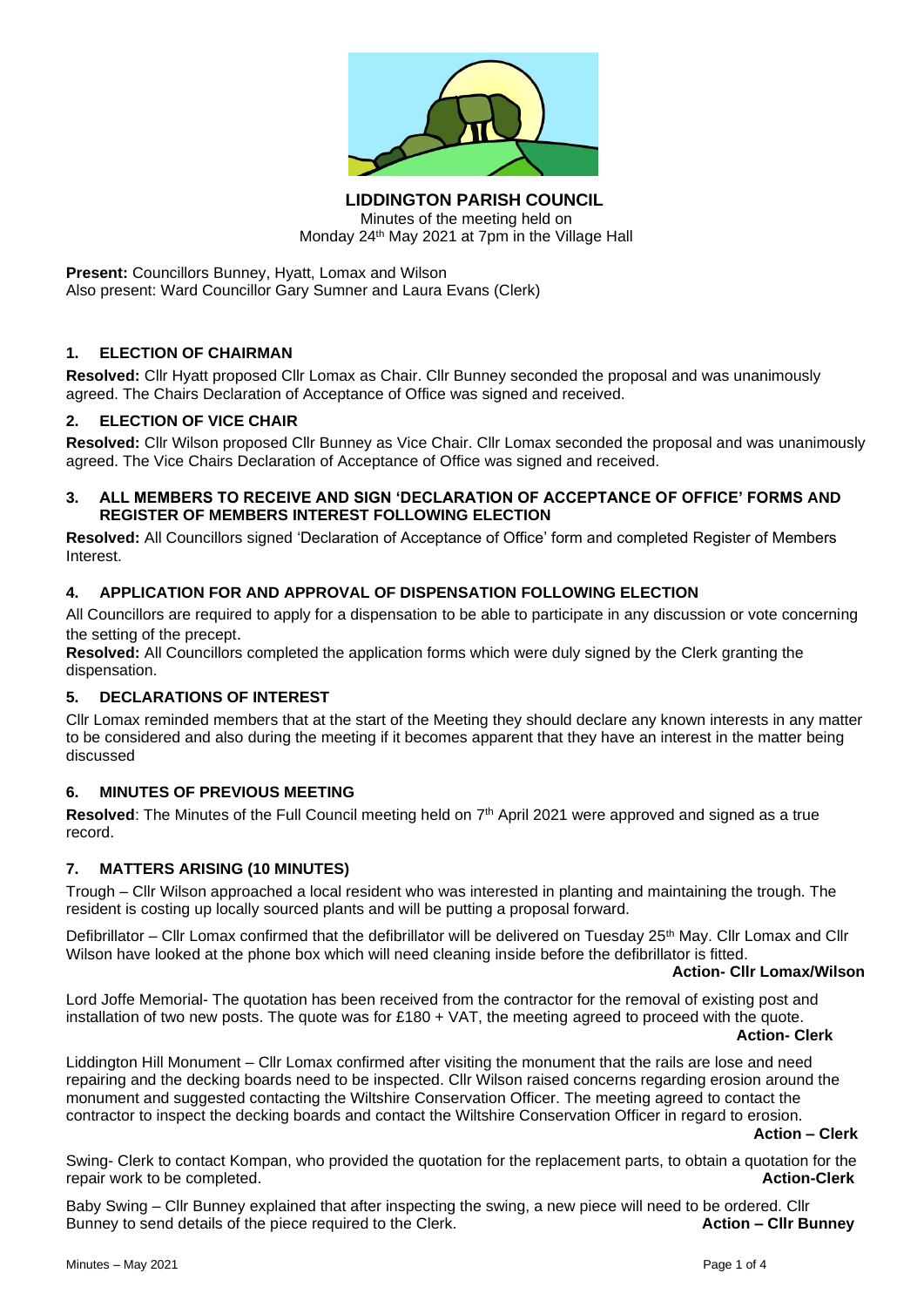## **8. PUBLIC SESSION (15 MINUTES)**

As no members of the public were in attendance or had made representations, the Parish Council continued with the meeting

#### **9. PLANNING MATTERS (10 MINUTES)**

- **(a) To consider any planning applications:** The meeting noted that no planning applications were received
- **(b) To note any decisions:**

**Application:** S/HOU/21/0374 **Location:** 9 Lidenbrook, Liddington, SN4 0HL **Proposal;** Erection of a single storey rear extension, extension to existing garage, 1 no. front dormer window and 2 no. rear dormer windows- Granted

## **10. WARD COUNCILLOR REPORT (10 MINUTES)**

Liddington Parish Council congratulated Cllr Gary Sumner on his elected Deputy Leader role.

Gigabit Fibre – Cllr Sumner produced postcodes for Medbourne Lane and Church Road which needed to confirmation so the details could be passed back to Openreach. They can then asses whether they can be included in Phase 1 (main scheme) or bought in as Phase 2 (new schemes).

Crossing Point Relocation- After reviewing the pedestrian crossing against 6 other sites in Swindon, and surveying pedestrian numbers, motorised traffic speed, volumes and assessing the speed sign data provided by Liddington Parish Council, the crossing has been identified as a site to be taken forward for prioritisation. Swindon Borough Council will be in contact in due course to discuss further.

Inlands Farm Appeal 15<sup>th</sup> June – It has been confirmed that SSPG are a full participant who will be attending the open day on 15th June. Cllr Wilson had sent a comprehensive response to the planning inspectorate but only received an automated response. Cllr Sumner suggested that Cllr Wilson make contact again so he can be included on the open day.

## **11. FINANCE (10 MINUTES)**

## (a) **To approve payment of the following invoices**:

• Swindon Borough Council – Highway licence - £125.00- no reply received from Swindon Borough Council in response to the email to dispute the charge, remains unpaid

**Resolved:** Cllr Bunney proposed approval of the invoices, the standing order, recurring payment and ratification of the payment made between meetings. Cllr Wilson seconded the proposal and was unanimously agreed.

- WALC Swindon Area Committee, Annual subscription 2021/22 £15.00
- Chairs Allowance £75
- Admin expenses hard drives £81.98

## **(b) To approve payment of the following Standing Orders:**

- Adams & Watt Annual grass cutting contract May instalment £526.34
- **(c) To approve the following Direct Debits:**
- **(d) To approve payment of the following recurring payment**
	- Unlimited webhosting (18/05/2021 17/06/2021) £4.19
- (e) **To ratify payments made between meetings**
	- Tech4less mobile phone £99.00
		- Zoom Standard pro monthly (May) £14.39
		- Community Heartbeat Trust £2325.00

#### **(f) To review and approve Liddington Parish Council Risk Management**

**Resolved:** Cllr Lomax proposed that the revised Risk Management document was approved and adopted. Cllr Bunney seconded the proposal and was unanimously agreed

#### **(g) To review and approve updated Asset Register as at 30th April 2021**

**Resolved:** The meeting approved the Asset Register, Clerk to update the date on the document

**(h) To review, agree and approve the final budget for 2021//22 Resolved:** The meeting agreed and approved the final budget for 2021/22

# **(i) To formally agree amounts to be identified as Earmarked reserves for 20/21, Projects and**

# **Contingency**.

**Resolved:** Cllr Lomax proposed £5,000 to be identified as 'projects', which was unanimously agreed.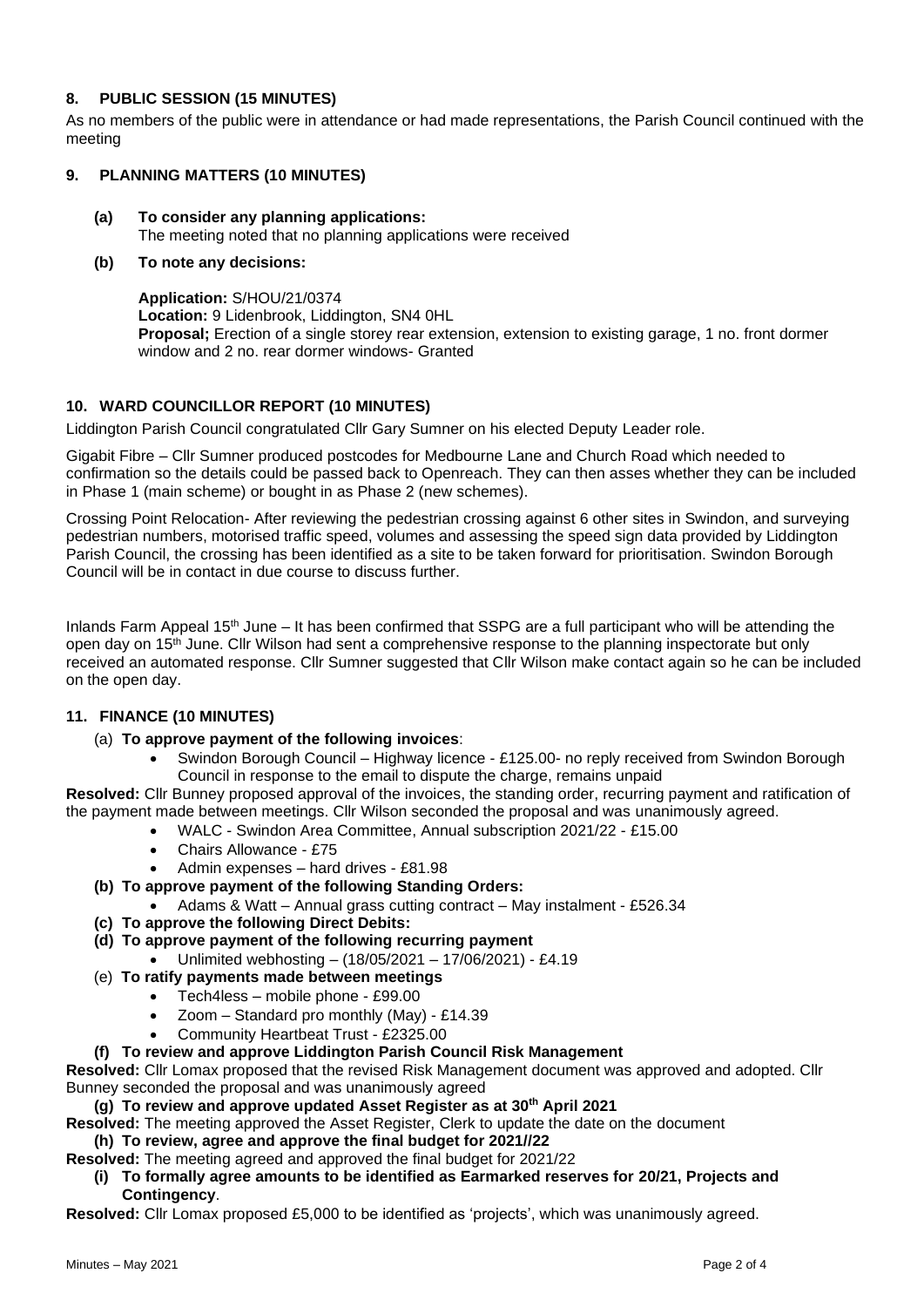#### **12. LIMITED ASSURANCE REVIEW**

It was **resolved** to approve and sign:

- (a) Annual Governance Statement 2020/21
- (b) Accounting Statements 2020/21
- (c) To certify itself exempt as the higher of Liddington Parish Council's gross income for the year or gross annual expenditure for the year, did not exceed £25,000
- (d) To confirm period of Public Rights and Publication of Annual Governance & Accountability Return (Exempt Authority) the meeting noted that the period of Public Rights would commence on Monday 14th June through to Friday 23rd July 2021.

# **13. TO RE-ADOPT**

(a) Liddington Parish Council Standing Orders

**Resolved:** The meeting agreed that the Standing Orders be approved and re-adopted

(b) Liddington Parish Council Financial Regulations

**Resolved:** The meeting agreed that the Financial Regulations be approved and re-adopted.

(c) Liddington Parish Council Code of Conduct

**Resolved:** The meeting agreed that the Code Of Conduct be approved and re-adopted.

## **14. VILLAGE MATTERS (15 MINUTES)**

- **(a)** Liddington Hill viewing table platform repairs- discussed under item 7.
- **(b)** The Inlands Farm Appeal which starts on 15th June discussed under item 10.

## **15. COUNCILLORS' ROLES & RESPONSIBILITIES (10 MINUTES)**

To agree the roles and responsibilities and the representatives to attend outside meetings on behalf of Liddington Parish Council:

Playing Field

Planning

Footpaths/Village

The meeting agreed that the roles and responsibilities would be decided once the 2 vacant Councillor positions were filled.

#### **Meetings:**

Village Hall Committee

Swindon Borough Council Ridgeway Ward NEV Liaison Meeting

Swindon Area Committee

#### Chairs & Clerks Engagement Meeting

Councillors who have attended meetings on behalf of the Parish Council or who are responsible for local schemes, amenities and projects will have the opportunity to provide an update on progress made.

## **16. PARISH MAGAZINE (5 MINUTES)**

The Meeting agreed to put the following in to the Parish Magazine

- Second Defibrillator
- **Allotments**
- **Vacancies**

# **17. CORRESPONDENCE**

Correspondence had been received requesting a meeting with a Parish Council representative and the Highways Officer from Swindon Borough Council to discuss prominent and permanent signage for a field due to it being walked across. Damage to crops and danger to livestock form dog fouling on private land where there is no public right of way, is the issue. The Clerk to arrange the meeting. **Action-Clerk Action-Clerk** 

#### **18. ITEMS FOR INFORMATION/FUTURE AGENDA**

The next meeting will be held on Wednesday  $2<sup>nd</sup>$  June 2021 at 7pm in the Village Hall.

The Minutes that had been agreed at the virtual meetings held during the Covid-19 lockdown were signed and initialled by the Chair.